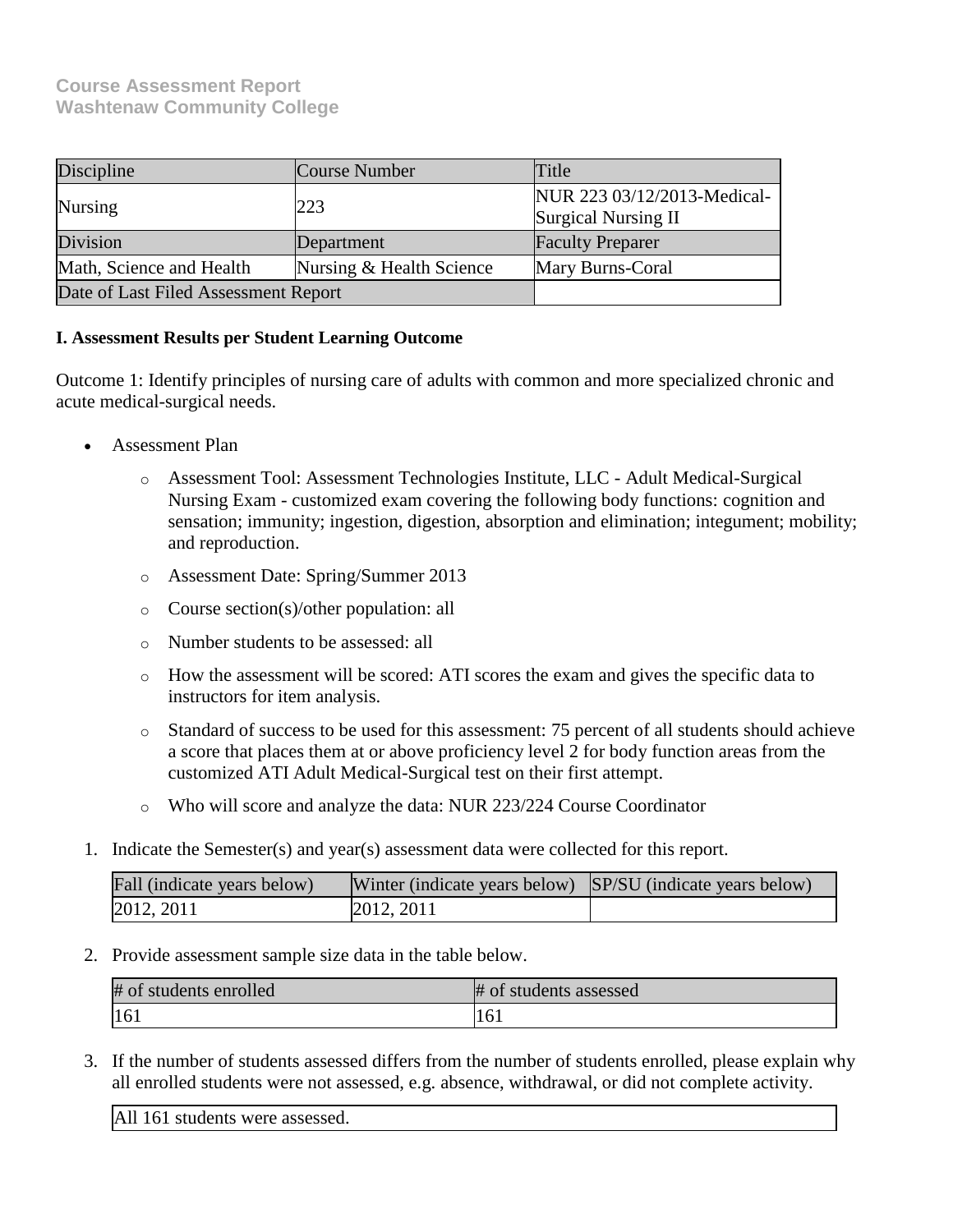4. Describe how students from all populations (day students on campus, DL, MM, evening, extension center sites, etc.) were included in the assessment based on your selection criteria.

All 161 students were assessed.

5. Describe the process used to assess this outcome. Include a brief description of this tool and how it was scored.

The ATI customized exam created by this vendor would have cost students more money or the college more money to develop/customize based on the NUR 223 course material. ATI was also unable to perform this customized exam since there was difficulty with correlation between a systems approach (NUR 223 course) and a Client Needs approach (ATI exam). The only commonality found between all eight sections of NUR 223 to assess was the average exam score of their weekly exams. An Excel Spreadsheet was developed showing each student's average weekly exam score for each of the eight sections.

6. Briefly describe assessment results based on data collected for this outcome and tool during the course assessment. Discuss the extent to which students achieved this learning outcome and indicate whether the standard of success was met for this outcome and tool.

Met Standard of Success: No

Winter 2011 NUR 223 A1 Group had an average weekly exam score of 88%.

Winter 2011 NUR 223 H1 Group had an average weekly exam score of 91%.

Fall 2011 NUR 223 A1 Group had an average weekly exam score of 86%.

Fall 2011 NUR 223 H1 Group had an average weekly exam score of 83%.

Winter 2012 NUR 223 A1 Group had an average weekly exam score of 90%.

Winter 2012 NUR 223 H1 Group had an average weekly exam score of 91%.

Fall 2012 NUR 223 A1 Group had an average weekly exam score of 88%.

Fall 2012 NUR 223 H1 Group had an average weekly exam score of 89%.

The outcome was not met since there was not an individualized ATI exam developed for these cohorts due to the cost. The only correlation between the customized ATI exam and the weekly exams is the body functions of cognition and sensation; immunity; ingestion, digestion, absorption and elimination; integument; mobility; and reproduction are tested throughout the course in the weekly exams. However, there is no correlation between a Proficiency Level of 2 on a customized ATI exam and the weekly exam average. It would be difficult to measure the standard of success for this outcome since the tool did not exist. The Course Coordinator did not have input on the choice of a tool for measurement of outcome success and would have chosen an either/or tool.

A Cumulative Final exam was developed in Fall of 2011 and has been used for six out of the eight cohorts. This tool would be an excellent alternative to use to measure the outcome, however only six of the eight cohorts would be assessed. Weekly exams have been a part of this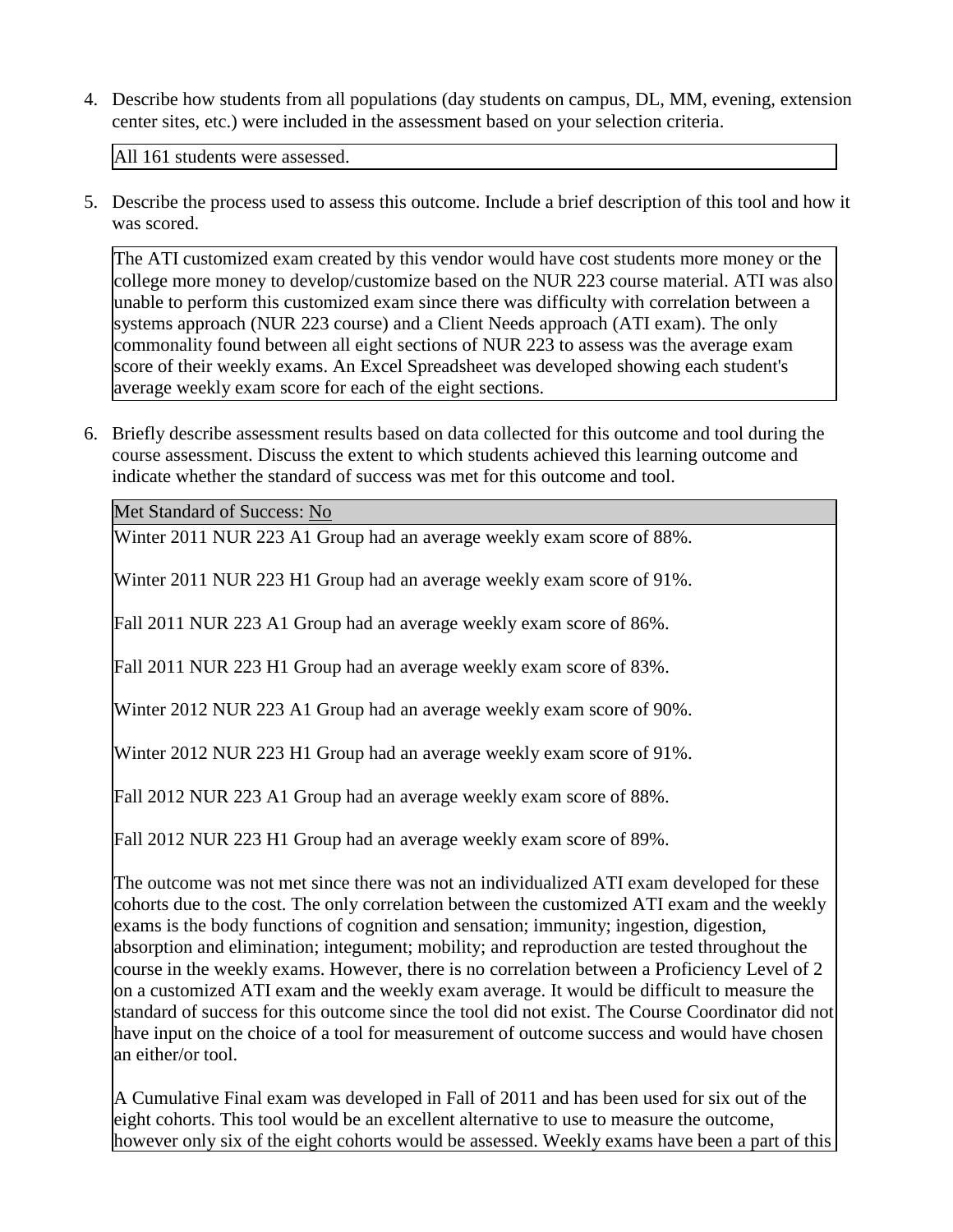course since Winter of 2011 so the average score for all cohorts could be assessed.

7. Based on your interpretation of the assessment results, describe the areas of strength in student achievement of this learning outcome.

All 161 students met the course objectives and successfully passed the course, however since the outcome was restricted to using only one tool, the ATI customized exam, this made it difficult to assess the outcome. As mentioned previously, this Course Coordinator did not have input on the choice of a tool for measurement of outcome success and would have chosen an either/or tool for assessment/measurement.

8. Based on your analysis of student performance, discuss the areas in which student achievement of this learning outcome could be improved. If student met standard of success, you may wish to identify your plans for continuous improvement.

What is noted in assessing the eight cohorts of NUR 223's average of their weekly exams was the Fall cohorts were noticeably lower averages than the Winter cohorts. This is due to the long break from the first of May till the end of August where students do not take classes, forget to study, and forget the material. The students in the Fall transition after three weeks of Christmas break right back into studying/taking exams. A year round program with three weeks breaks quarterly would prevent the loss of knowledge and difficulty transitioning back into studying patterns.

Outcome 2: Identify current evidence-based management strategies for care of adults with specialized medical-surgical needs to facilitate adaptation to optimal health by applying the nursing process.

- Assessment Plan
	- o Assessment Tool: Assessment Technologies Institute, LLC Adult Medical-Surgical Nursing Exam - customized exam covering the following body functions: cognition and sensation; immunity; ingestion, digestion, absorption and elimination; integument; mobility; and reproduction.
	- o Assessment Date: Spring/Summer 2013
	- o Course section(s)/other population: all
	- o Number students to be assessed: all
	- $\circ$  How the assessment will be scored: ATI scores the exam and gives the specific data to instructors for item analysis.
	- o Standard of success to be used for this assessment: 75 percent of all students should achieve a score that places them at or above proficiency level 2 for body function areas from the customized ATI Adult Medical-Surgical test on their first attempt.
	- o Who will score and analyze the data: NUR 223/224 course coordinator.
- 1. Indicate the Semester(s) and year(s) assessment data were collected for this report.

| Fall (indicate years below) | Winter (indicate years below) SP/SU (indicate years below) |  |
|-----------------------------|------------------------------------------------------------|--|
| 2011, 2012                  | 2012, 2011                                                 |  |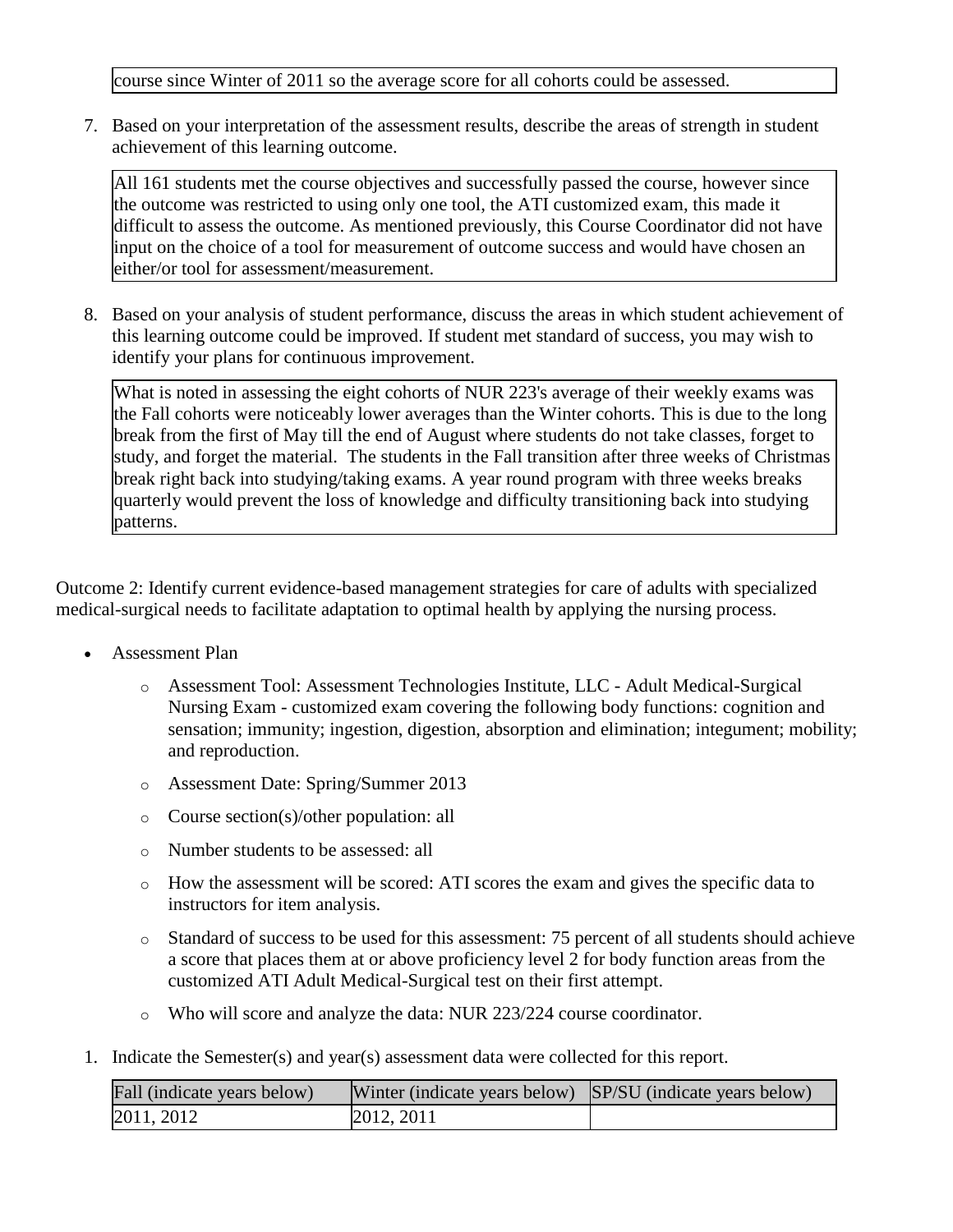2. Provide assessment sample size data in the table below.

| # of students enrolled | # of students assessed |
|------------------------|------------------------|
| 161                    | 161                    |

3. If the number of students assessed differs from the number of students enrolled, please explain why all enrolled students were not assessed, e.g. absence, withdrawal, or did not complete activity.

All 161 students were assessed.

4. Describe how students from all populations (day students on campus, DL, MM, evening, extension center sites, etc.) were included in the assessment based on your selection criteria.

All 161 students were assessed.

5. Describe the process used to assess this outcome. Include a brief description of this tool and how it was scored.

The ATI customized exam created by this vendor would have cost students more money or the college more money to develop/customize based on the NUR 223 course material. ATI was also unable to perform this customized exam since there was difficulty with correlation between a systems approach (NUR 223 course) and a Client Needs approach (ATI exam). The only commonality found between all eight sections of NUR 223 to assess was the average exam score of their weekly exams. An Excel Spreadsheet was developed showing each student's average weekly exam score for each of the eight sections.

6. Briefly describe assessment results based on data collected for this outcome and tool during the course assessment. Discuss the extent to which students achieved this learning outcome and indicate whether the standard of success was met for this outcome and tool.

Met Standard of Success: No

Winter 2011 NUR 223 A1 Group had an average weekly exam score of 88%.

Winter 2011 NUR 223 H1 Group had an average weekly exam score of 91%.

Fall 2011 NUR 223 A1 Group had an average weekly exam score of 86%.

Fall 2011 NUR 223 H1 Group had an average weekly exam score of 83%.

Winter 2012 NUR 223 A1 Group had an average weekly exam score of 90%.

Winter 2012 NUR 223 H1 Group had an average weekly exam score of 91%.

Fall 2012 NUR 223 A1 Group had an average weekly exam score of 88%.

Fall 2012 NUR 223 H1 Group had an average weekly exam score of 89%.

The outcome was not met since there was not an individualized ATI exam developed for these cohorts due to the cost. The only correlation between the customized ATI exam and the weekly exams is the body functions of cognition and sensation; immunity; ingestion, digestion, absorption and elimination; integument; mobility; and reproduction are tested throughout the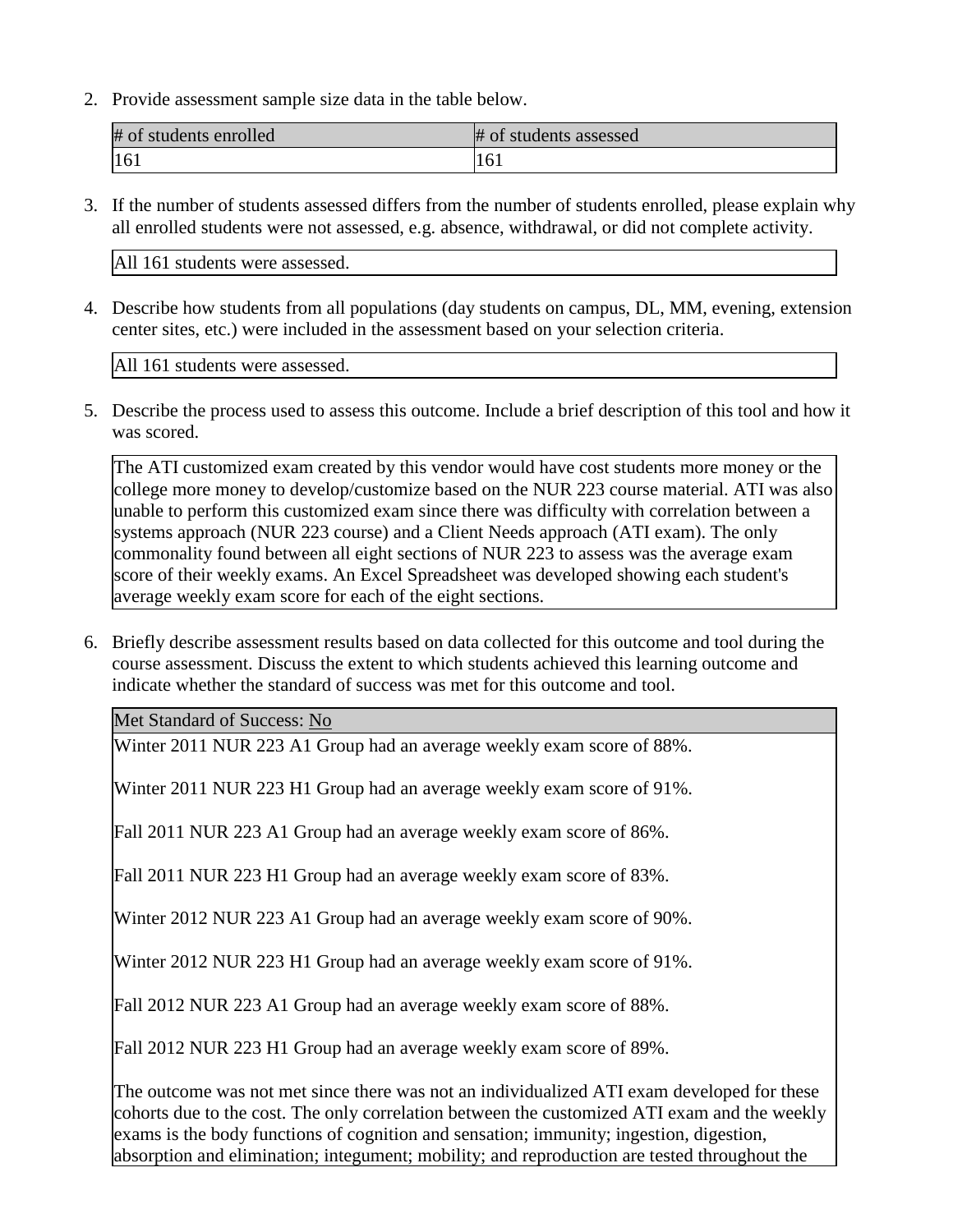course in the weekly exams. However there is no correlation between a Proficiency Level of 2 on a customized ATI exam and the weekly exam average. It would be difficult to measure the standard of success for this outcome since the tool did not exist. The Course Coordinator did not have input on the choice of a tool for measurement of outcome success and would have chosen an either/or tool.

A Cumulative Final exam was developed in Fall of 2011 and has been used for six out of the eight cohorts. This tool would be an excellent alternative to use to measure the outcome however only six of the eight cohorts would be assessed. Weekly exams have been a part of this course since Winter of 2011 so the average score for all cohorts could be assessed.

7. Based on your interpretation of the assessment results, describe the areas of strength in student achievement of this learning outcome.

All 161 students met the course objectives and successfully passed the course, however since the outcome was restricted to using only one tool, the ATI customized exam, this made it difficult to assess the outcome. As mentioned previously, this Course Coordinator did not have input on the choice of a tool for measurement of outcome success and would have chosen an either/or tool for assessment/measurement.

8. Based on your analysis of student performance, discuss the areas in which student achievement of this learning outcome could be improved. If student met standard of success, you may wish to identify your plans for continuous improvement.

What is noted in assessing the eight cohorts of NUR 223's average of their weekly exams was the Fall cohorts were noticeably lower averages than the Winter cohorts. This is due to the long break from the first of May till the end of August where students do not take classes, forget to study, and forget the material. The students in the Fall transition after three weeks of Christmas break right back into studying/taking exams. A year round program with three weeks breaks quarterly would prevent the loss of knowledge and difficulty transitioning back into studying patterns.

## **II. Course Summary and Action Plans Based on Assessment Results**

1. Describe your overall impression of how this course is meeting the needs of students. Did the assessment process bring to light anything about student achievement of learning outcomes that surprised you?

All 161 students met the course objectives and successfully passed the course, however since the outcome was restricted to using only one tool, the ATI customized exam, this made it difficult to assess the outcome. As mentioned previously, this Course Coordinator did not have input on the choice of a tool for measurement of outcome success and would have chosen an either/or tool for assessment/measurement.

A Cumulative Final exam was developed in Fall of 2011 and has been used for six out of the eight cohorts. This tool would be an excellent alternative to use to measure the outcome however only six of the eight cohorts would be assessed. Weekly exams have been a part of this course since Winter of 2011 so the average score for all cohorts was the only item that could be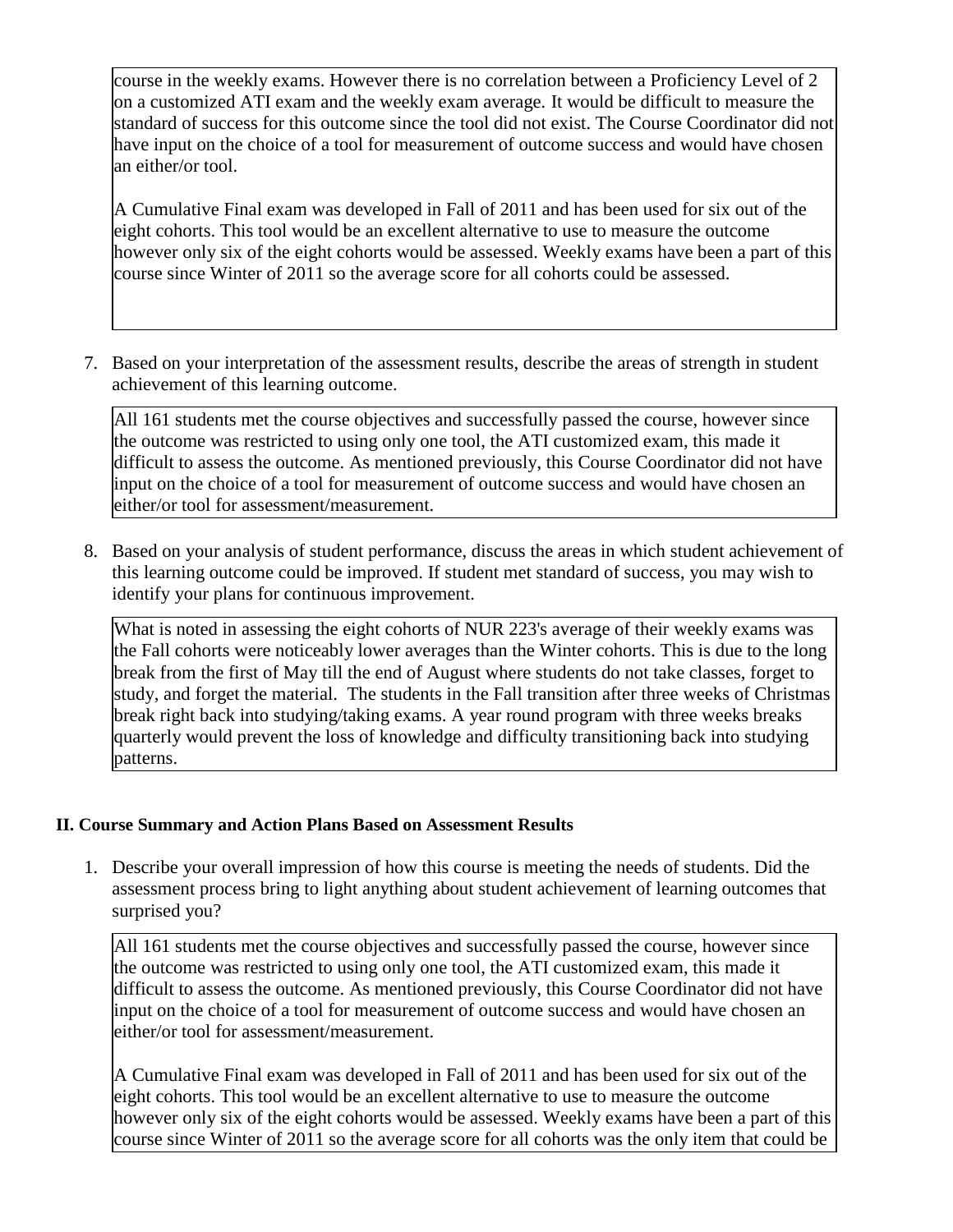assessed.

NUR 223 Medical/Surgical II should not be assessed based only on one ATI exam or a Cumulative Final exam since the course has been developed to include a weekly Simulation lab where students care for a patient based on a Case Study (see case study example under files). This is to increase/encourage development of the critical thinking/clinical judgment which is a requirement for all new graduate RN's in their clinical facilities and also will be assessed in their NCLEX-RN.

The students change roles every week from observer, to family member, to the voice of the patient, to the primary nurse, and to the medication nurse (see definition of roles and the observer sheet under files). NUR 223 students also use DocuCare which is an electronic medical record format for charting their assessments, documenting medications given, assessing lab/diagnostic test results (unable to give access to the DocuCare account) in Simulation lab. All of the student's weekly case studies have been created in DocCare by the Course Coordinator.

One half of the students attend Simulation lab at a time. While the one half are in Simulation lab the other half are collaborating on a concept map in Google docs. The students who are the "Voice" must also create a report labeled Introduction, Situation, Background, Assessment, and Recommendation, (ISBAR) report for the beginning of the Simulation lab to read to their team. This is also created in Google docs. A three part video was created for all students by this Course Coordinator and WCC nursing students to demonstrate the roles they might be playing in Simulation and also how a case study might play out in the Simulation lab.

Midway in the course, the students have an Eye, Ear, Nose, Throat clinic where they learn to use otoscopes, opthalmoscopes, perform Rinne/Weber tests on each other using a tuning fork, check each others eyesight using the Snellen chart and penlight for pupillary response. The Clinic ends with student presentations on safety measures and community resources in Washtenaw County for the visually/hearing impaired persons (see file on EENT Clinic).

Students also participate in group collaborative quizzes/exams as part of the course work. Many videos from Films on Demand, SmartImage database, and Youtube have been included in the course allowing for use of all senses as a way to learn (visual, aural, reading, and kinesthetic). Included in the bi-weekly lectures are embedded NCLEX-RN type questions where students use clickers to make their choices and an emphasis is placed on understanding the rationale for why there is a "best" response. The weekly exams increase in difficulty from Week One to Week Seven with more multi-format questions.

The Assessment tools should be not only an ATI exam or Cumulative Final exam but also the student's self-critique of their improvement/comfort level in Simulation and the Course Coordinator's assessment/grade of two of their last Simulation Concept Maps/ISBAR report in Google docs along with their performance in the last two Simulations which also increase in complexity from week to week. Weekly points are given for participation/performance in collaborative quizzes/exams, case studies, Simulation labs including performance/concept mapping & ISBAR reports which allows the entire course to be interactive and challenging requiring students to develop/increase their critical thinking/clinical judgment skills.

2. Describe when and how this information, including the action plan, was or will be shared with Departmental Faculty.

The course assessment and action plan will be presented to the nursing faculty at the April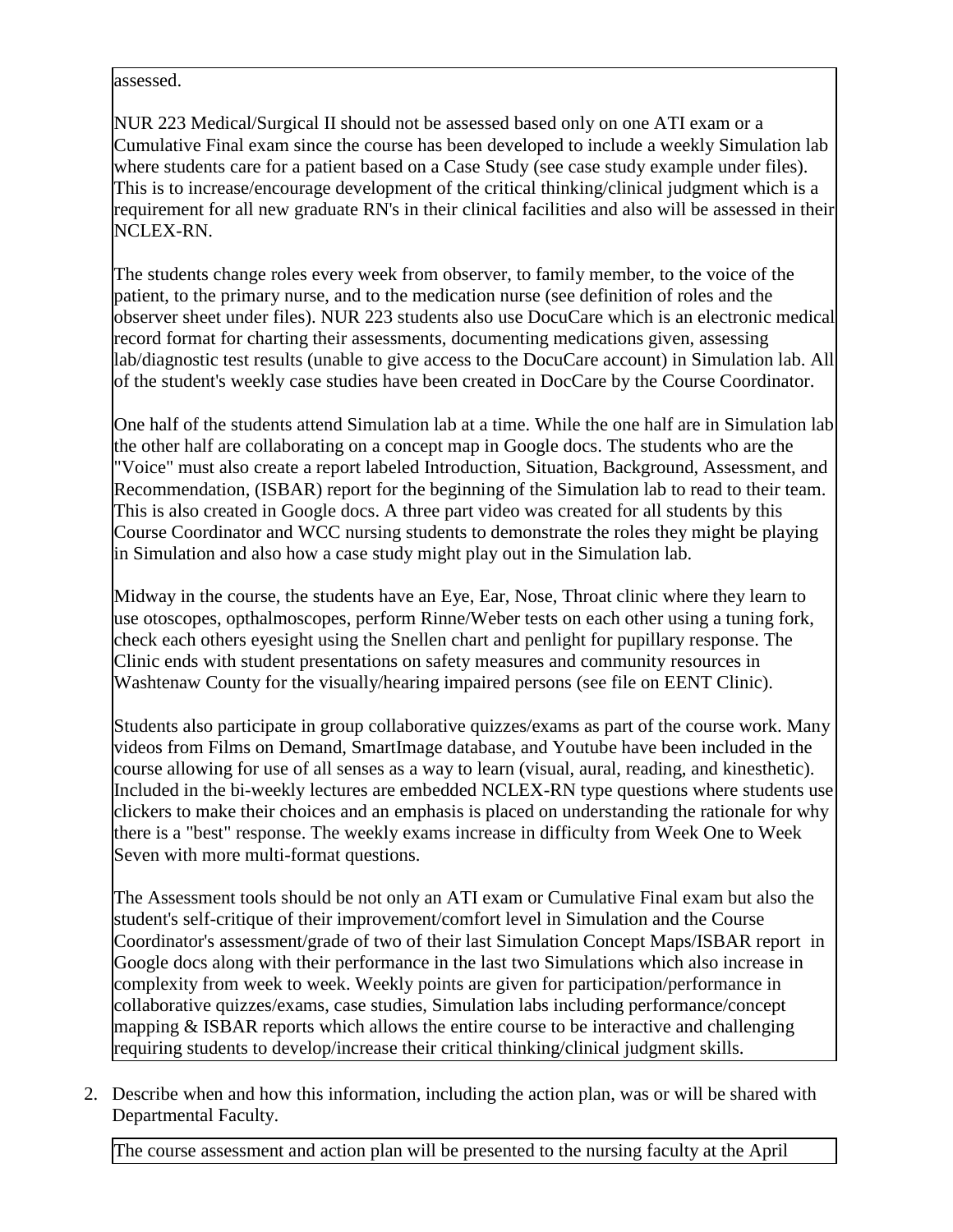# 3.

# Intended Change(s)

| <b>Intended Change</b>      | Description of the change                                                                                                                                                                                                                                                                                                                                                                                                                                                                                                                                                  | Rationale                                                                                                                                                                                                                                                                                                                                                                                                                                                                                                                                                                                                                                                                                                                                                                                                                                                          | Implementation<br>Date |
|-----------------------------|----------------------------------------------------------------------------------------------------------------------------------------------------------------------------------------------------------------------------------------------------------------------------------------------------------------------------------------------------------------------------------------------------------------------------------------------------------------------------------------------------------------------------------------------------------------------------|--------------------------------------------------------------------------------------------------------------------------------------------------------------------------------------------------------------------------------------------------------------------------------------------------------------------------------------------------------------------------------------------------------------------------------------------------------------------------------------------------------------------------------------------------------------------------------------------------------------------------------------------------------------------------------------------------------------------------------------------------------------------------------------------------------------------------------------------------------------------|------------------------|
| Outcome Language sexuality. | <b>First Outcome:</b><br>Applying/Analyzing adult<br>patient concepts such as<br>functional ability, family<br>dynamics, culture, motivation,<br>and adherence to health and<br>illness concepts such as<br>protection/movement,<br>homeostasis/regulation,<br>oxygenation/hemostasis,<br>cognitive function, and<br><b>Second Outcome:</b><br>Applying/Analyzing<br>professional nursing and health<br>care concepts such as attributes<br>and roles of the registered<br>nurse, care competencies, types<br>of health care delivery, and<br>health care infrastructures. | Rationale for changes: The<br>healthcare environment<br>has increased in<br>complexity for new<br>graduate RN's and they are<br>challenged as nursing<br>students to<br>develop/inculcate an ever<br>increasing body of<br>knowledge, new evidence-<br>based practices, increased<br>use of technology, while<br>developing the clinical<br>knowledge/critical<br>thinking skills to keep<br>patients in various<br>healthcare settings safe.<br>As a nurse educator, there<br>is a challenge to not<br>increase the amount of<br>material covered but to<br>change from a systems<br>approach to a conceptual<br>approach which allows<br>students to search,<br>retrieve, critique, and<br>synthesize information<br>visually, aurally,<br>kinesthetically, and also<br>through reading, so they<br>are able to make those<br>situational clinical<br>judgments. | 2013                   |
| <b>Assessment Tool</b>      | <b>ATI</b> and/or Cumulative Final<br>Exam developed/scored by<br>Course Coordinator, student's<br>self-critique of their<br>improvement/comfort level in<br>Simulation and the Course<br>Coordinator's assessment/grade<br>of two of their last Simulation<br>Concept Maps/ISBAR report in<br>Google docs along with their                                                                                                                                                                                                                                                | Rationale for changes: The<br>healthcare environment<br>has increased in<br>complexity for new<br>$\left \right $ graduate RN's and they are $\left _{2013}\right $<br>challenged as nursing<br>students to<br>develop/inculcate an ever<br>increasing body of<br>knowledge, new evidence-                                                                                                                                                                                                                                                                                                                                                                                                                                                                                                                                                                         |                        |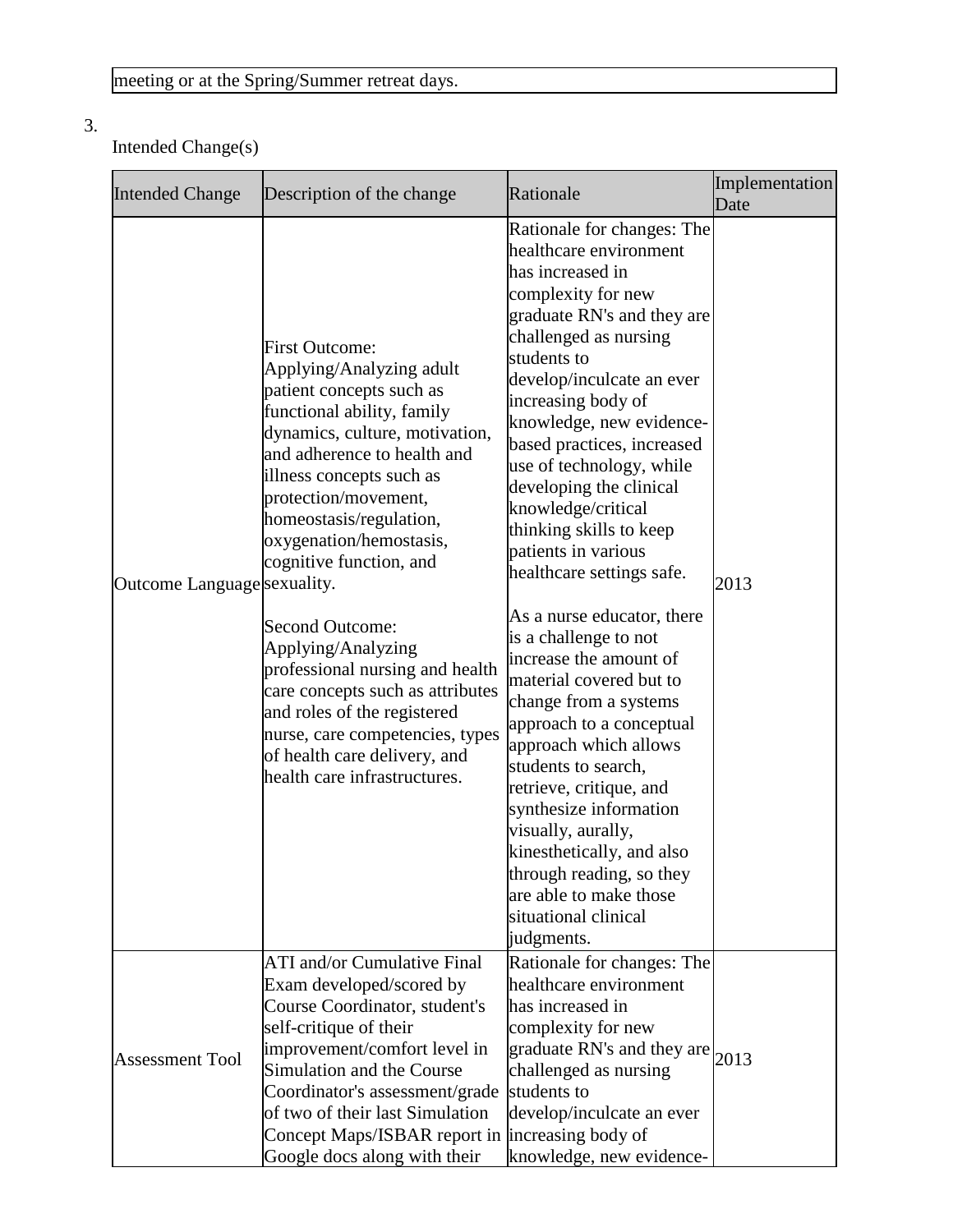|            | performance in the last two     | based practices, increased                     |      |
|------------|---------------------------------|------------------------------------------------|------|
|            | Simulations.                    | use of technology, while                       |      |
|            |                                 | developing the clinical                        |      |
|            |                                 | knowledge/critical                             |      |
|            |                                 | thinking skills to keep                        |      |
|            |                                 | patients in various                            |      |
|            |                                 | healthcare settings safe.                      |      |
|            |                                 |                                                |      |
|            |                                 | As a nurse educator, there                     |      |
|            |                                 | is a challenge to not                          |      |
|            |                                 | increase the amount of                         |      |
|            |                                 | material covered but to                        |      |
|            |                                 | change from a systems                          |      |
|            |                                 | approach to a conceptual                       |      |
|            |                                 | approach which allows                          |      |
|            |                                 | students to search,                            |      |
|            |                                 | retrieve, critique, and                        |      |
|            |                                 | synthesize information                         |      |
|            |                                 | visually, aurally,                             |      |
|            |                                 | kinesthetically, and also                      |      |
|            |                                 | through reading, so they                       |      |
|            |                                 | are able to make those                         |      |
|            |                                 | situational clinical                           |      |
|            |                                 | judgments.                                     |      |
|            |                                 | Assessment involves not                        |      |
|            |                                 |                                                |      |
|            |                                 | just exams but also<br>assessments of clinical |      |
|            |                                 | judgment as evidenced by                       |      |
|            |                                 |                                                |      |
|            |                                 | student self-critique of<br>improvement in     |      |
|            |                                 | Simulation lab                                 |      |
|            |                                 | performance, concept                           |      |
|            |                                 | mapping, and ISBAR                             |      |
|            |                                 | reports.                                       |      |
|            | 1. Apply key concepts learned   | Rationale for changes: The                     |      |
|            | from previous biology, health   | healthcare environment                         |      |
|            | sciences, medical-surgical,     | has increased in                               |      |
|            | fundamental, obstetrics, and    | complexity for new                             |      |
|            | pharmacology courses to         | graduate RN's and they are                     |      |
|            | exemplars throughout the        | challenged as nursing                          |      |
|            | course.                         | students to                                    |      |
|            |                                 | develop/inculcate an ever                      |      |
| Objectives | 2. Apply/thread concepts of     | increasing body of                             | 2013 |
|            | functional ability, family      | knowledge, new evidence-                       |      |
|            | dynamics, culture, motivation,  | based practices, increased                     |      |
|            | adherence to all of the new     | use of technology, while                       |      |
|            | concepts throughout the course. | developing the clinical                        |      |
|            |                                 | knowledge/critical                             |      |
|            | 3. Apply/thread concepts of     | thinking skills to keep                        |      |
|            | professionalism, patient        | patients in various                            |      |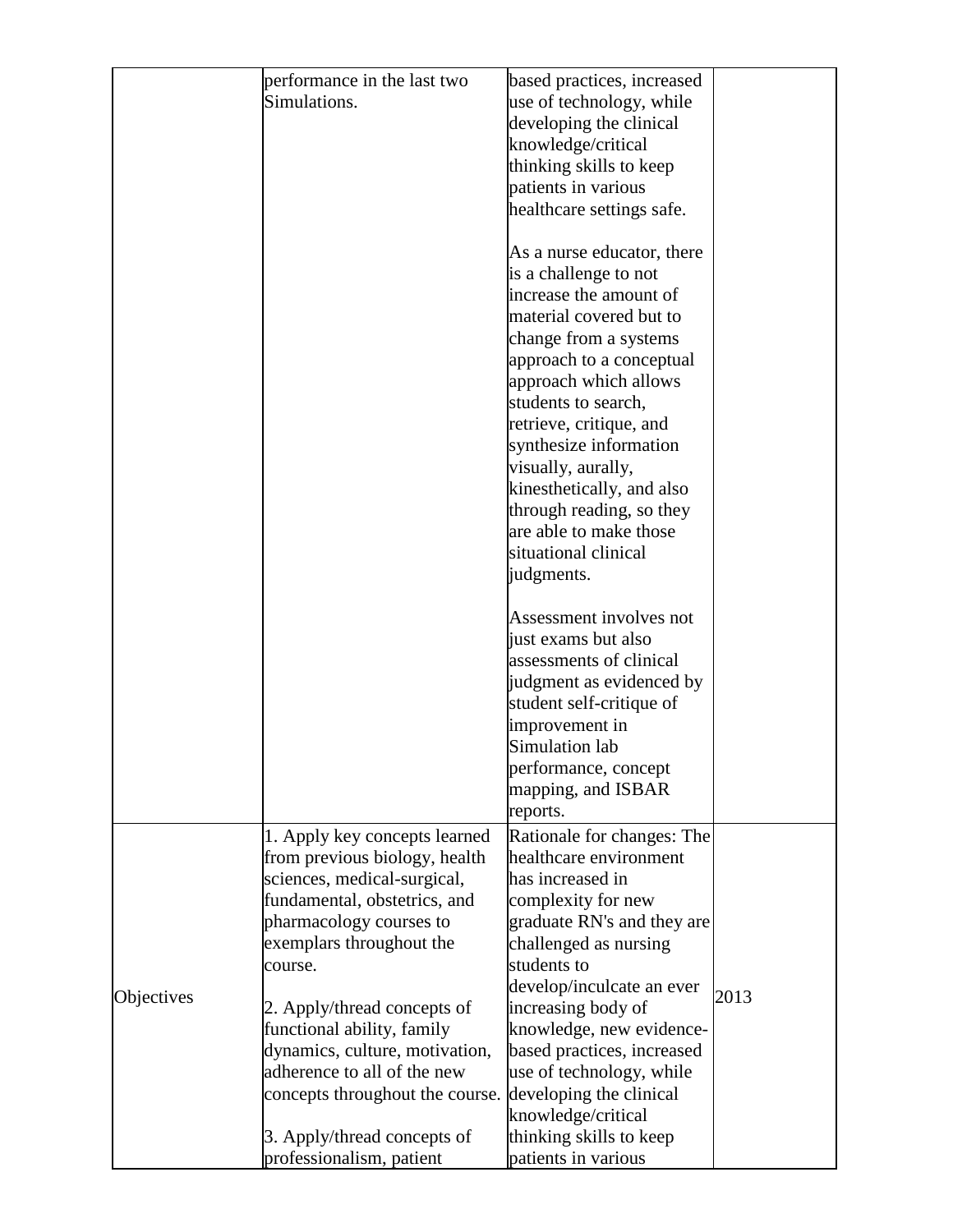| education, clinical judgment,<br>communication, safety,<br>evidence, collaboration,<br>technology/informatics, and<br>health policy to all of the new<br>concepts throughout the course.<br>4. Apply/Analyze concepts of<br>Immunity, Inflammation, and<br>Infection using the nursing<br>process to adult populations at<br>risk while providing<br>safe/competent care for patients<br>in Simulation lab and in case<br>studies.<br>5. Apply/Analyze concepts of<br>Mobility, Tissue Integrity, and<br>Elimination using the nursing<br>process to adult populations at<br>risk while providing<br>safe/competent care for patients<br>in Simulation lab and in case<br>studies.<br>6. Apply/Analyze concepts of<br>Regulation, Perfusion, and<br>Clotting to adult populations at<br>risk while providing<br>safe/competent care for patients<br>in Simulation lab and in case | healthcare settings safe.<br>As a nurse educator, there<br>is a challenge to not<br>increase the amount of<br>change from a systems<br>approach to a conceptual<br>approach which allows<br>students to search,<br>retrieve, critique, and<br>synthesize information<br>kinesthetically, and also<br>through reading, so they<br>are able to make those<br>situational clinical<br>judgments. |                                                                                   |
|-----------------------------------------------------------------------------------------------------------------------------------------------------------------------------------------------------------------------------------------------------------------------------------------------------------------------------------------------------------------------------------------------------------------------------------------------------------------------------------------------------------------------------------------------------------------------------------------------------------------------------------------------------------------------------------------------------------------------------------------------------------------------------------------------------------------------------------------------------------------------------------|-----------------------------------------------------------------------------------------------------------------------------------------------------------------------------------------------------------------------------------------------------------------------------------------------------------------------------------------------------------------------------------------------|-----------------------------------------------------------------------------------|
| Hesi Case Studies: RN<br>Medical-Surgical Collection (1<br>Year Version) by Elsevier<br>ISBN: 9781455727339<br><b>Concepts for Nursing Practice</b><br>by Giddens, Jean. Publisher<br>Elsevier ISBN:9780323083768                                                                                                                                                                                                                                                                                                                                                                                                                                                                                                                                                                                                                                                                 | The book will aid the<br>students in understanding<br>nursing concepts to<br>encourage deeper<br>understanding and linking<br>for concept mapping and<br>help build on their critical<br>thinking/clinical judgment.<br>The case studies are<br>exemplars of concepts<br>discussed in the course.                                                                                             | 2013                                                                              |
|                                                                                                                                                                                                                                                                                                                                                                                                                                                                                                                                                                                                                                                                                                                                                                                                                                                                                   | studies.                                                                                                                                                                                                                                                                                                                                                                                      | material covered but to<br>visually, aurally,<br>Sensory Perception, Intracranial |

4. Is there anything that you would like to mention that was not already captured?

There is no additional information to include.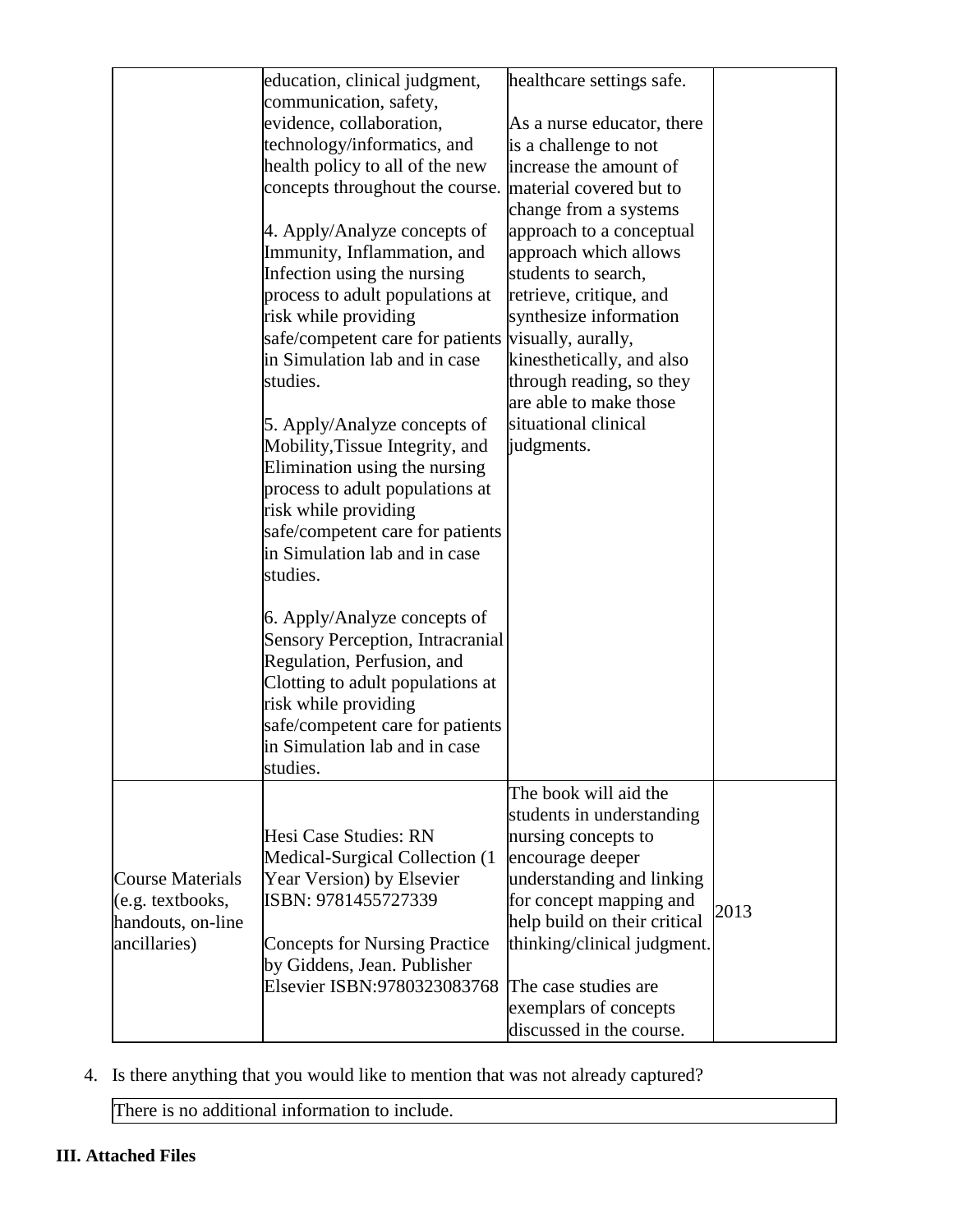[Explanation of Simulation Lab Roles](documents/Explanation%20of%20SIM%20lab%20roles-revised(1).docx) [Simulation Lab Observer Form](documents/SIM%20Lab%20Observer%20Form.pdf) [Week One Case Study Example](documents/Mr.%20WCC-HIV.pptx) [EENT Clinic Skills/Presentations](documents/EENT%20CLINIC%20SKILLS.docx) [Excel NUR 223 Exam Average](documents/NUR%20223%20201101-201209.xlsx)

| <b>Faculty/Preparer:</b> Mary Burns-Coral         | Date: $4/8/13$       |
|---------------------------------------------------|----------------------|
| <b>Department Chair:</b> Vickie Salter            | <b>Date:</b> 4/9/13  |
| <b>Dean:</b> Martha Showalter                     | <b>Date:</b> 4/15/13 |
| <b>Assessment Committee Chair: Rosemary Rader</b> | <b>Date:</b> 5/8/13  |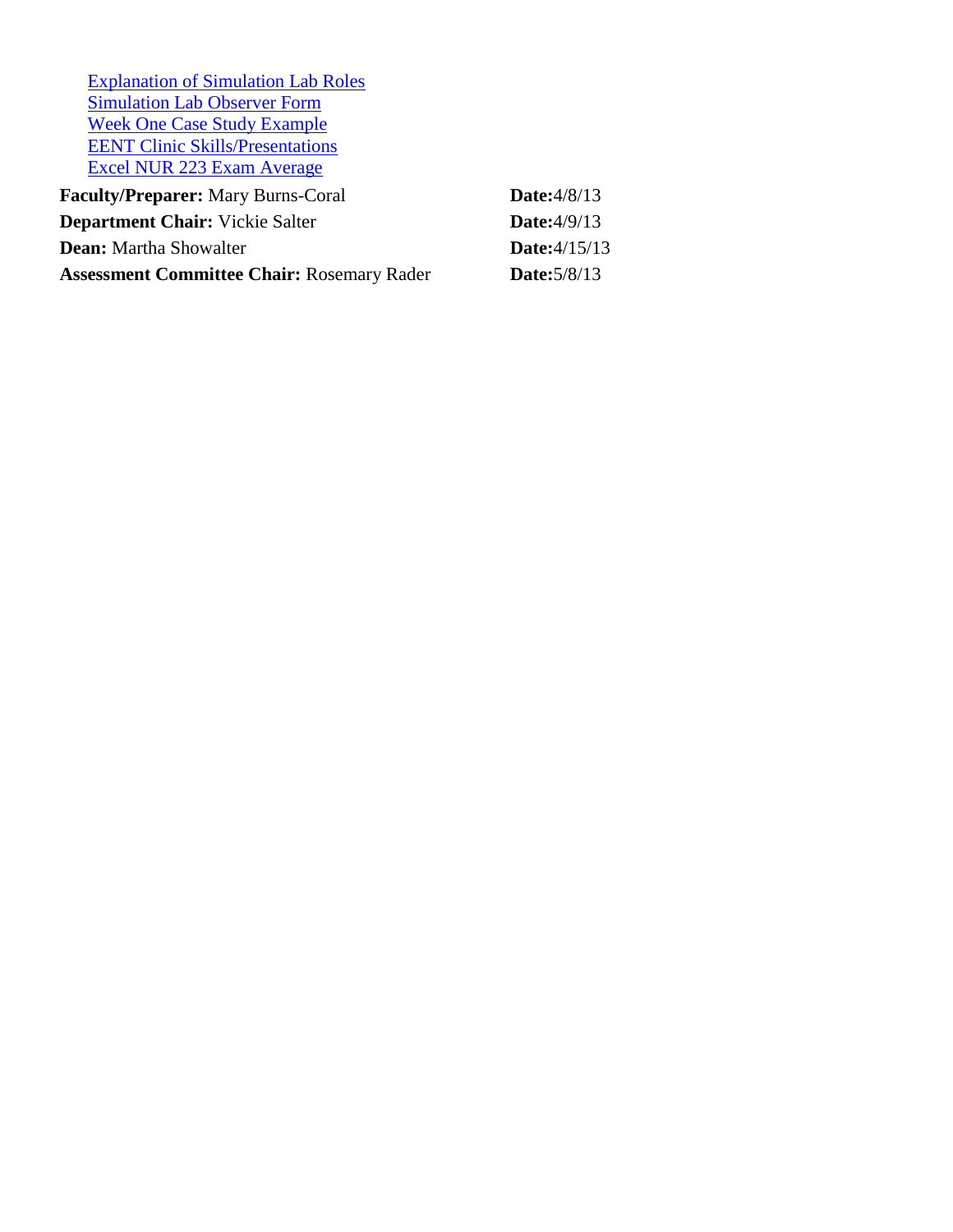### **WASHTENAW COMMUNITY COLLEGE**

#### **COURSE ASSESSMENT REPORT**

- I. Background Information
- 1. Course assessed:

| Course Discipline Code and Number: NUR 223 |  |
|--------------------------------------------|--|
| Course Title: Acute Care Nursing II        |  |
| Division/Department Codes: HAT / NHSD      |  |

 $2.$ Semester assessment was conducted (check one):

| Fall 20                 |  |
|-------------------------|--|
| $\boxtimes$ Winter 2010 |  |
| Spring/Summer 20        |  |

- 3. Assessment tool(s) used: check all that apply.
	- $\Box$  Portfolio

 $\boxtimes$  Standardized test

Other external certification/licensure exam (specify):

 $\sqrt{ }$  Survey

 $\Box$  Prompt

- $\Box$  Departmental exam
- □ Capstone experience (specify):
- $\Box$  Other (specify):
- 4. Have these tools been used before?
	- $\Box$  Yes  $\boxtimes$  No

If yes, have the tools been altered since its last administration? If so, briefly describe changes made.

 $NA$ 

5. Indicate the number of students assessed/total number of students enrolled in the course.

 $256$  = all students enrolled in all sections for: F07, W08, F08, W09, F09, W10

#### II. Results

1. Briefly describe the changes that were implemented in the course as a result of the previous assessment.

 $NA$ 

2. List each outcome that was assessed for this report exactly as it is stated on the course master syllabus. A. Identify principles of nursing care of adults with specialized medical-surgical needs incorporating knowledge of previous courses.

B. Identify current management strategies for care of adults with specialized medical-surgical needs to facilitate adaptation to optimal health, by applying the nursing process.

3. Briefly describe assessment results based on data collected during the course assessment, demonstrating the extent to which students are achieving each of the learning outcomes listed above. Please attach a summary of the data collected.

For the assessment period, the overall combined percentage of students meeting the passing criterion (60th percentile or proficiency level 2) for ATI Adult Medical-Surgical exam on first attempt was 42%. Only 57 % of students are able to answer NUR 223 course content area questions correctly on first attempt.

4. For each outcome assessed, indicate the standard of success used, and the percentage of students who achieved that level of success. Please attach the rubric/scoring guide used for the assessment. Standard of success is 75 % of students will meet the passing criterion (60th percentile or proficiency level 2) for ATI Medical-Surgical exam on first attempt. Pass rates for ATI Medical-Surgical exam on

<sup>6.</sup> Describe how students were selected for the assessment. All students in six (6) semesters (12 sections).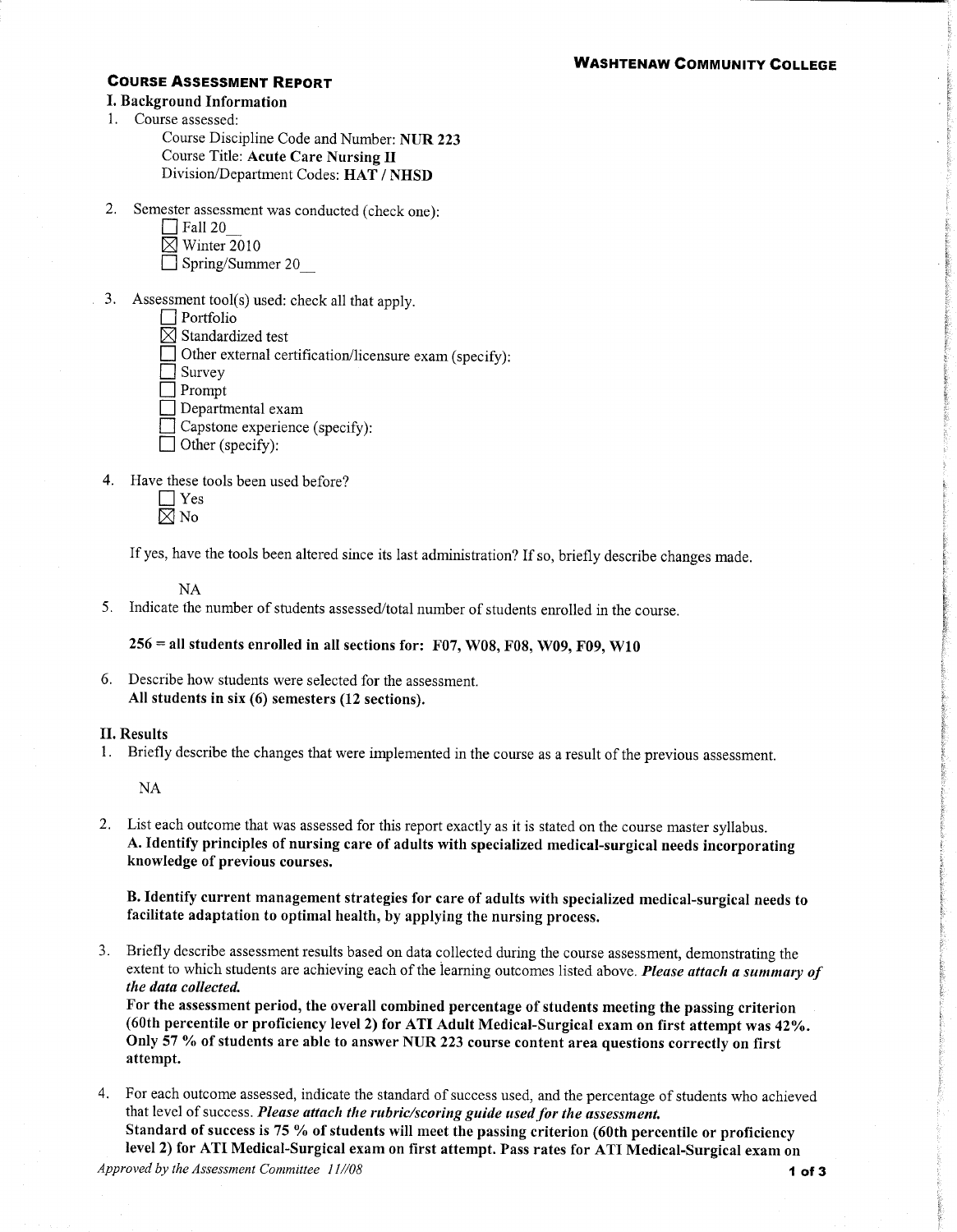#### **COURSE ASSESSMENT REPORT**

first attempt was 42% overall. Only 57 % of students are able to answer NUR 223 course content area questions correctly on first attempt.

The standard is not being met in the overall Adult Med-Surg ATI test.

5. Describe the areas of strength and weakness in students' achievement of the learning outcomes shown in assessment results.

Strengths: Acceptable numbers of students are passing the sub-topic areas of neurology (76%) and integumentary (79%).

Weaknesses: Unacceptable numbers of students are passing the sub-topic areas of Gastrointestinal (56%), Reproductive (41%), Immune (47%) and Muscular/skeletal (40%).

#### III. Changes influenced by assessment results

1. If weaknesses were found (see above) or students did not meet expectations, describe the action that will be taken to address these weaknesses.

This comprehensive medical-surgical nursing test does not appear to accurately evaluate the course content of NUR 223 (includes content from NUR 123 also). The Department has been communicating with ATI to explore improved report format by body systems of the Adult Medical-Surgical ATI exam so that better data extraction can be done for specific areas. Also, we will determine if a customized test to cover only the content covered in the course can be developed.

Also, the Nursing Department will consider the timing of when the Adult Med-Surg ATI should be given. It is possible that the content should be distributed over three (3) semesters instead of two (2).

- 2. Identify intended changes that will be instituted based on results of this assessment activity (check all that apply). Please describe changes and give rationale for change.
	- a.  $\boxtimes$  Outcomes/Assessments on the Master Syllabus

Change/rationale: Explore other assessment tools that may evaluate the course outcomes more effectively-i.e. customized ATI test that only covers specific course content (disadvantage: will lose statistical significance of the results).

- $\mathbf{b}$ .  $\Box$  Objectives/Evaluation on the Master Syllabus Change/rationale:
- c.  $\Box$  Course pre-requisites on the Master Syllabus Change/rationale:
- d.  $\Box$  1<sup>st</sup> Day Handouts Change/rationale:
- e.  $\boxtimes$  Course assignments added ATI online practice tests

Change/rationale: completion of this assignment contributes 5 percent to the final grade, when all ten (10) body system quizzes are completed successfully.

- f.  $\boxtimes$  Course materials (check all that apply)
	- $\boxtimes$  Textbook Changed to new med-surg book; Author: Ignatavicius (W10)
	- Handouts  $\Box$  Other:
- g.  $\boxtimes$  Instructional methods –

Change/rationale:

1) Revised all course tests

Used the testbank that accompanied the new textbook and made a test blue print for NUR 223 showing that the proper level of difficulty was being used for unit exams.

2) Used ATI videos (DVDs) that accompany modules

Please return completed form to the Office of Curriculum & Assessment, SC 247. Approved by the Assessment Committee 11/08